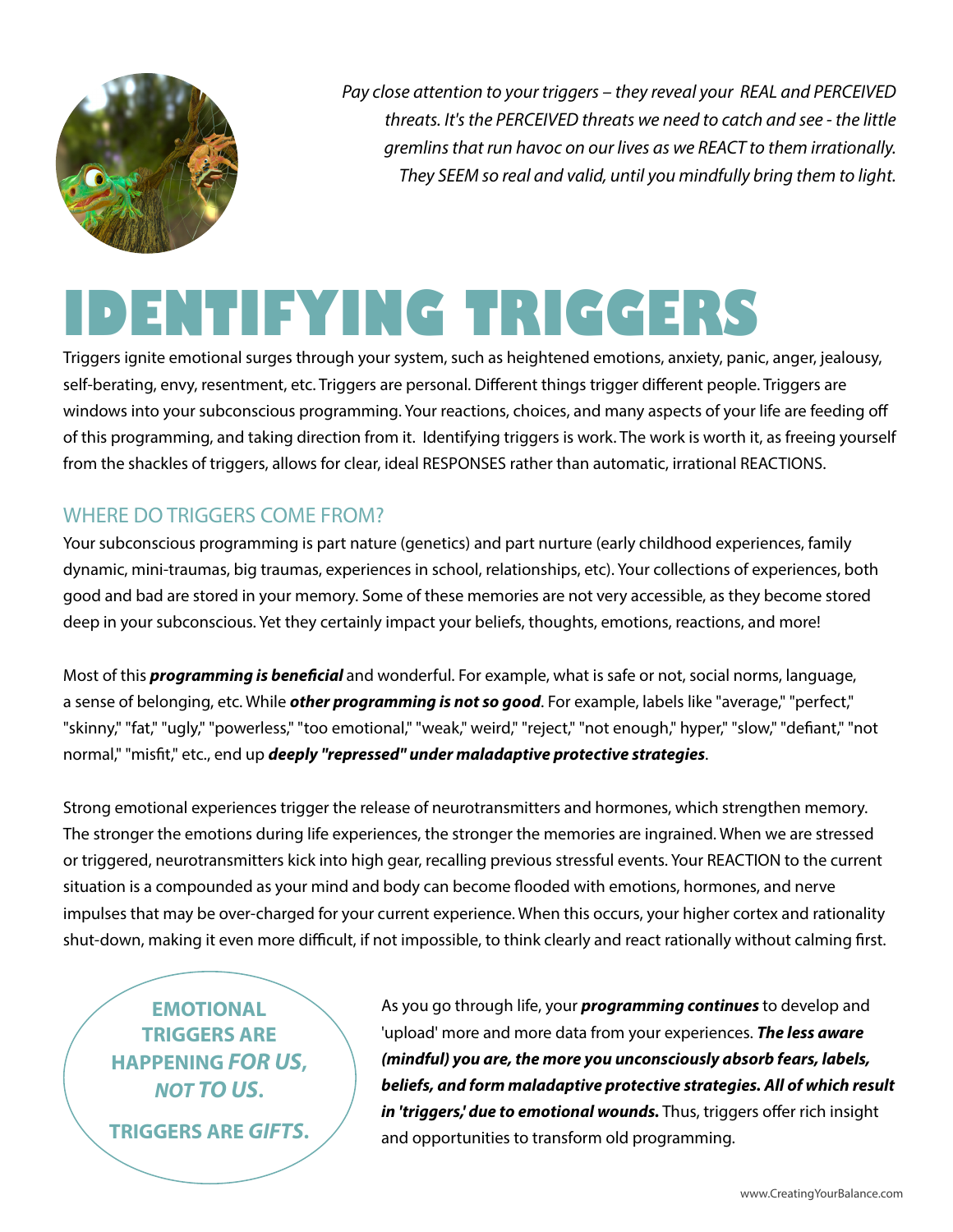## IDENTIFY THE FIRST STEP IS AWARENESS & IDENTIFYING

Working with triggers requires awareness of how you are feeling in the moment.

#### **THESE ARE COMMON TRIGGERS. IDENTIFY WHAT MAY BE TRUE FOR YOU AND ADD TO THIS LIST AS YOU IDENTIFY MORE.**

Someone acting guarded, quiet, or closed-off towards me (as if they don't trust me) Painful emotions: anxious, disheartened, deep sadness, disappointment,  $\frac{1}{2}$ Someone leaving sooner than expected (or not parting in expected way) Feeling trapped or not in control (in a situation, such as a work meeting, or place, such as in an airplane) Being alone Feeling discounted or ignored (whether real or perceived) Someone not understanding me, or not listening to me enough to understand my point or how I feel Someone being unavailable to me (such as not texting or calling me back right way) Someone giving me a disapproving look Seeing someone 'better' than me: better looking, smarter, more successful,  $\qquad \qquad$ Someone disappointing me or detecting disrespect (being late, forgetting something important to me, etc.) Someone not appearing to be happy to see me Being relied on too much, or feeling trapped in a situation or obligation Someone (or a group of people) judging me (whether perceived or factual) Feeling overwhelmed with way too much work, or expectations going on Feeling pressured to say "yes" to an event, plans, helping someone, etc. when I really want to say "no" Feeling left-out or like I don't belong (whether perceived or factual) Messes, clutter, or feeling disorganized Feeling cornered (as if I need to make a huge decision way too fast) Someone trying to control me, change me or "smother" me with their needs Making a mistake, failing, or not living up to my expectations of myself Seems specific people or personality types trigger me more than anything Feeling like my significant other is looking at or talking to someone else Helping others but not receiving a thank you or appreciation in return Feeling forced to small talk or interact with people I hardly know

\_\_\_\_\_\_\_\_\_\_\_\_\_\_\_\_\_\_\_\_\_\_\_\_\_\_\_\_\_\_\_\_\_\_\_\_\_\_\_\_\_\_\_\_\_\_\_\_\_\_\_\_\_\_\_\_\_\_\_\_\_\_\_\_\_\_\_

\_\_\_\_\_\_\_\_\_\_\_\_\_\_\_\_\_\_\_\_\_\_\_\_\_\_\_\_\_\_\_\_\_\_\_\_\_\_\_\_\_\_\_\_\_\_\_\_\_\_\_\_\_\_\_\_\_\_\_\_\_\_\_\_\_\_\_

\_\_\_\_\_\_\_\_\_\_\_\_\_\_\_\_\_\_\_\_\_\_\_\_\_\_\_\_\_\_\_\_\_\_\_\_\_\_\_\_\_\_\_\_\_\_\_\_\_\_\_\_\_\_\_\_\_\_\_\_\_\_\_\_\_\_\_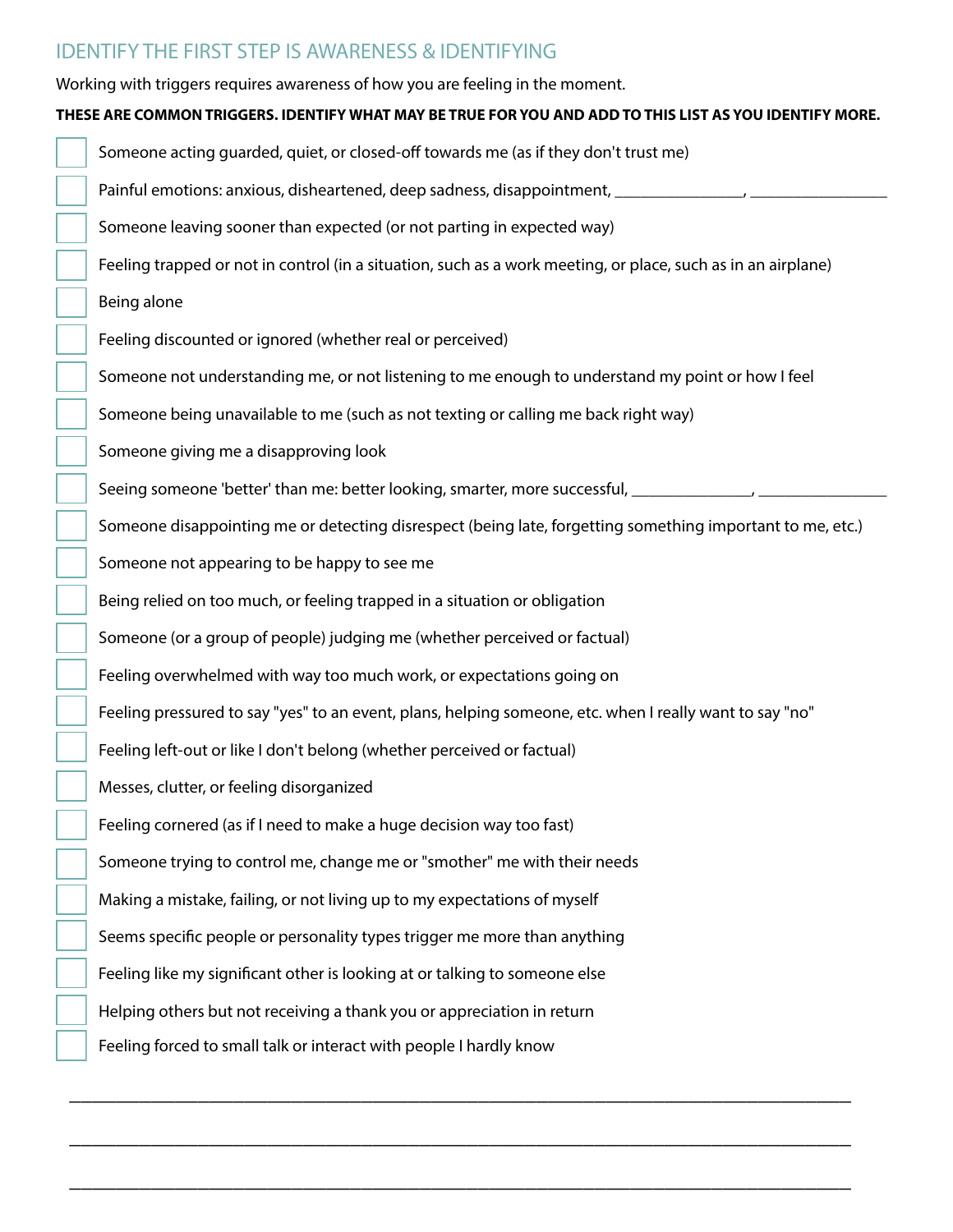#### IDENTIFY YOUR COMMON REACTIONS TO TRIGGERS

#### **IDENTIFY WHAT REACTION PATTERNS MAY BE TRUE FOR YOU AND ADD TO THIS LIST AS YOU IDENTIFY MORE. BE HONEST.**

I comply and become a people-pleaser (say or do anything to make things feel ok) 4 I tend to 'freeze-up' or shut-down (and later I may try to ignore what happened) 3 I tend to get mad at myself... and criticize myself in my mind  $1/4$ I have lashed out with anger at least once in the last year (yelled, name-called, fought, etc.) 2 I tend to flee or leave right away (even though I'm not being yelled at or in any real danger)  $_1$ I have had extreme anxiety and/or panic attacks 1 I withdraw from the person that triggered me... I can be cold and silent towards them for days 3 I prefer to gain a sense of peace back by checking my partner's phone, investigating, interrogating, or demanding  $2$ I turn to food, alcohol or another substance to try to feel better 1 I need reassurance right away that everything is ok (multiple texts, calls, or visits to get relief) 4 I turn to shopping, gaming, or another behavior or process to distract me 1 Sometimes I ruminate, analyze, and can't stop thinking and/or talking about what happened  $_1$ I say 'yes' to avoid conflict or guilt, but sometimes I end up resenting myself or others 4 I prefer to retreat from everyone for awhile so I can recall all the times I have been letdown 3 Now that I think about, I have no idea how I react when I'm triggered 3 I've been known to 'act-out' by lying, cheating, or leaving my partner, only to come back later to make amends 2 I tend to make assumptions or 'mind-read' and react based on this, instead of asking questions and getting clarity 4 I tend to feel like I hit a wall and shut-down; I can end up procrastinating or failing to get things done  $_3$ 

#### IDENTIFY YOUR ABILITIES TO RESPOND (RATHER THAN REACT) TO TRIGGERS

Responding rather than reacting requires a PAUSE – a layer of observation, space, mindfulness, whatever you want to call it – to notice your thoughts, feel your emotions, reflect and allow for calm rationale. This can make all the difference in strengthening or breaking a relationship, and feeling good about yourself or having major regrets.

 $\overline{\phantom{a}}$  , and the contract of the contract of the contract of the contract of the contract of the contract of the contract of the contract of the contract of the contract of the contract of the contract of the contrac

 $\overline{\phantom{a}}$  , and the contract of the contract of the contract of the contract of the contract of the contract of the contract of the contract of the contract of the contract of the contract of the contract of the contrac

I pause to feel and accept my emotions, and allow for calm Wise Mind before taking action (even if it takes days) I thoughtfully explore possible outcomes in my mind before saying a word (even if it takes days to do this) I weigh the pros and cons and consider what would be best for myself and others in the situation I do not force myself to do something I am terrified of, not ready for, or truly do not want to do. I say 'No.' I observe my inner dialogue and thoughts, so I may identify real threats versus perceived threats I distance myself from the experience to watch how my MIND/BODY is reacting WITHOUT outwardly reacting If someone is yelling at me, being rude, or mistreating me in any way, I allow myself to LEAVE right away I give myself permission to feel my feelings and understand how I can guide myself to feel better with self-care If lonely, I realize it's a clear and natural sign that I need to explore ways to fulfill my purpose or connect with others I utilize specific practices to guide myself through triggers, such as 'Containment' practices and P. L. A. C. E.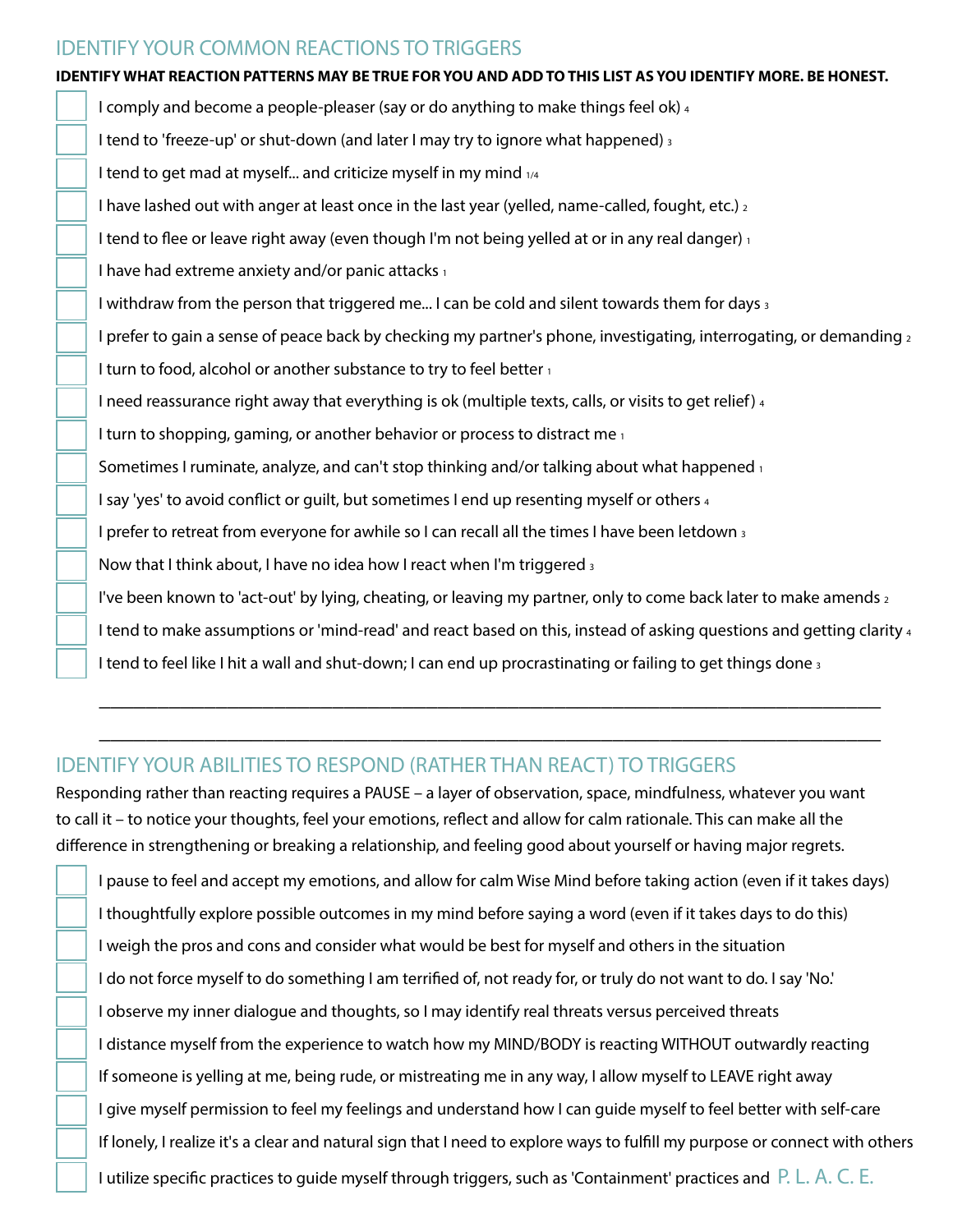# P. L. A. C. E. YOUR TRIGGER IN AWARENESS: STEP-BY-STEP PRACTICE FOR WORKING WITH TRIGGERS P: PAUSE

As soon as you notice you're triggered, take a breath. For example, let's say you get cut off on the highway. Before you spin into road rage and get bent out of shape, as soon as you notice your energy shift, take a deep breath.

## L: LABEL & LOCATE YOUR EMOTIONS

What are you feeling? Is it frustration, helpless, or something else? In the example of getting cut off on the highway, are you angry? Anxious? Label your emotions and identify the locations of them in your body. Your chest, heart, neck, gut? This Emotion is: \_\_\_\_\_\_\_\_\_\_\_\_\_\_\_\_\_\_\_\_\_ I feel it mostly in my: \_\_\_\_\_\_\_\_\_\_\_\_\_\_\_\_\_\_\_\_\_

#### A: APPRECIATE & ASK YOUR EMOTIONS WHY

Appreciate and honor your anger, fear, anxiety, pain, etc., as it is just trying to protect you. What actually triggered you? The event itself, or is it related to a previous judgment or a common trigger? Allow for AWARENESS. The emotion is likely tied to something below the surface of the actual event. Something from the past, fears, or your feelings of self-worth. What has been or may be violated?\_\_\_\_\_\_\_\_\_\_\_\_\_\_\_\_\_\_\_\_\_ (values, safety, boundaries, sense of self, etc.) What do I value most in this experience?  $\blacksquare$  (safety, respect, fitting in, my values, my worth, etc.)

Accept, honor and allow your emotion to process naturally. Anger, for example, will burn through if you truly honor it and allow it to be. There is no need to react with anger unless you are in REAL danger. Compassionately guide your emotions and reactions, instead of letting your emotions control you. Learn more with Empowering Emotions practices.

#### C: CHOOSE A WISE AND WELL-TIMED RESPONSE

This is where the magic happens in the process. Take the imperative pause and consider… Is this too big to work through in the moment? Do I need to place into a "Container" and revisit it later on? \_\_\_\_\_\_\_\_\_\_\_\_\_\_\_\_\_\_\_\_\_\_\_\_ What matters most in this situation? How can I RESPOND in alignment with my values and who I truly am (we are not our triggers)? \_\_\_\_\_\_\_\_\_\_\_\_\_\_\_\_\_ How can I respond in a productive way – a way that will move me closer to my goals in life? When is the best time communicate and resolve this issue (if an issue needs to be resolved)? This may take, *seconds, hours, or even days* depending on the situation at hand. In our example, the most important thing is drive safe, and the best way to respond is likely to remain collected and attentive for the drive.

#### E: EMPOWER YOURSELF

Empower yourself by providing yourself with a *simple comfort* or *reward* for handling your trigger in balanced way. Feel the accomplishment. Continue to empower yourself to explore and guide your triggers in a healthier, more rewarding outcome for everyone involved. You are building a self-reflective capacity – strengthening a muscle (neuroplasticity) within yourself to respond with purpose, rationality, compassion and in alignment with your values.

This is not easy and it takes practice. It's impossible to be unreactive 100% of the time! The goal is to decrease reactivity (unless you are literally in real danger), and recover your balanced, centeredness more quickly. The faster you can acknowledge when you're triggered, the faster you'll be able to calm your nervous system, and get back on track.

## *"Neurons that fire together, wire together."* - Rick Hanson

In other words, the more you can practice being calm and respond mindfully, the better at it you become. Learning to respond versus react is a continual process that gets easier over time.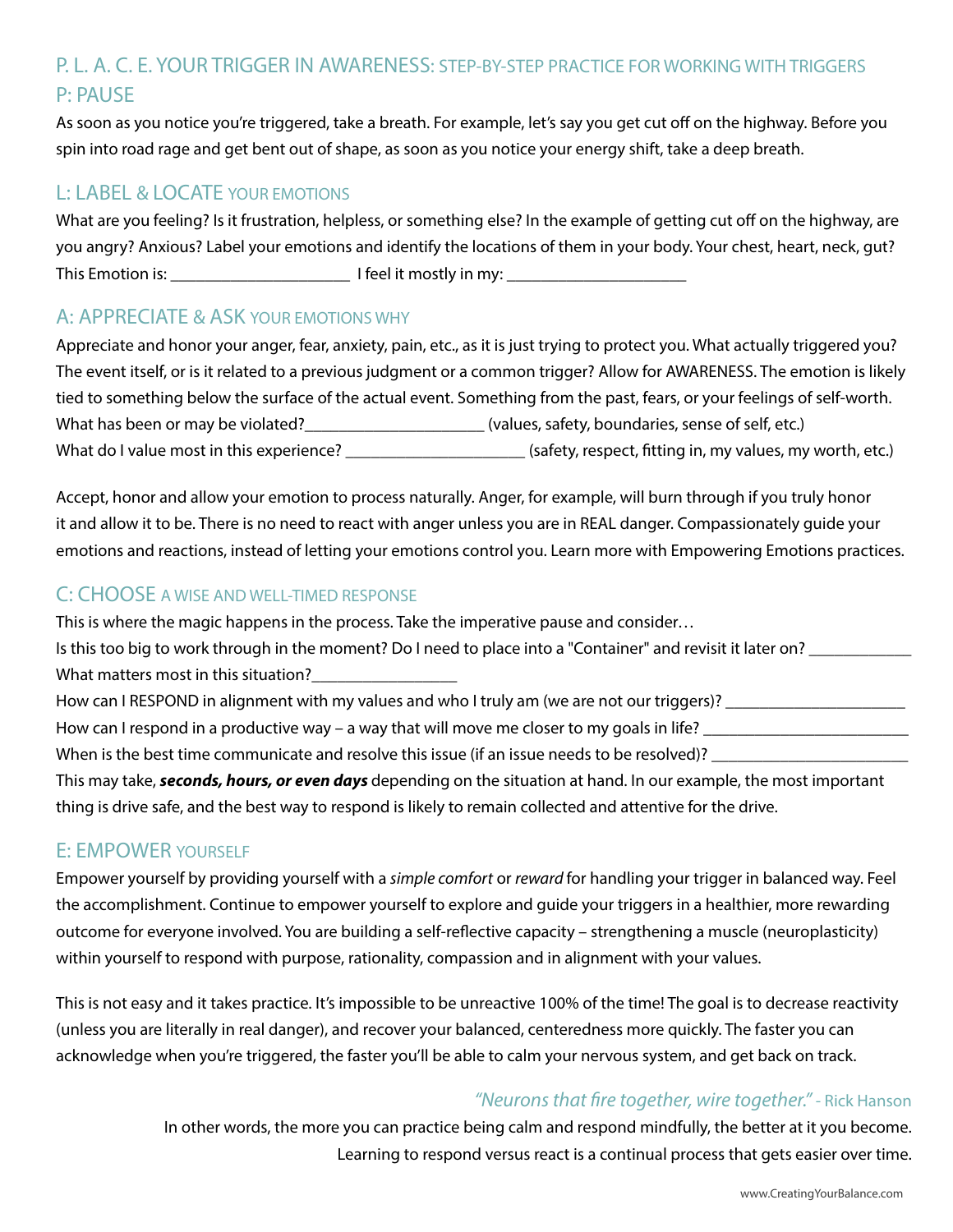## REFLECTING ON TRIGGERS AND REACTIONS

Remember, the goal isn't to be calm 24/7 or to get rid of your triggers. That is impossible. Nor would that even be ideal because there are REAL threats in life that we need to react to ASAP. Triggers also show you who and what is important to you and worth protecting, including your safety and values.

> *The goal is about being aware and accepting of your triggers, emotions, thoughts, patterns, and impulsive reactions — and learning to be so incredibly in tune with your SELF that you can quite literally walk yourself through any given scenario with grace and chose ideal responses that you will feel proud of.*

How may identifying your triggers be useful for you?

How do you see being mindful of your programming, false beliefs, thoughts, and maladaptive protective strategies that trigger reactions benefit you?

How do you plan on "catching" your triggers in the moment (mindfulness and awareness) so you learn to feel into your emotions and perhaps find a sense of CALM before RESPONDING RATIONALLY, rather than REACT with old patterns?

For the final step, E: EMPOWER YOURSELF, create a list of the simple comforts or rewards you will provide yourself with every time you respond ideally to a trigger. If you want to see positive change in your life, rewarding new behavior is your power. This is an imperative step in the process of learning to respond, rather than react to triggers.

Do you trust yourself to keep your triggers list updated, daily, for at least ONE WEEK to build self-awareness? What might get in your way of this goal? How can you make sure you do this for at least a week?

When we are stressed out and not present, we are caught up in reactivity. It becomes more difficult to choose our response. We get stuck in what's happening externally and lose the boundary of our inner landscape. When you are mindfully present, you have access to *the space and time between the trigger and the response*. You will learn more about emotions, mindfulness, and practices that will allow you to work with your triggers and allow for rational responses, rather than triggered reactivity. What skills and strengths do you feel you have already that will help you as you build upon your emotional health skills?

*"Between stimulus and response, there is a space. And in that space is our power to choose our response. In our response lies our growth and our freedom." -* Viktor Frankl